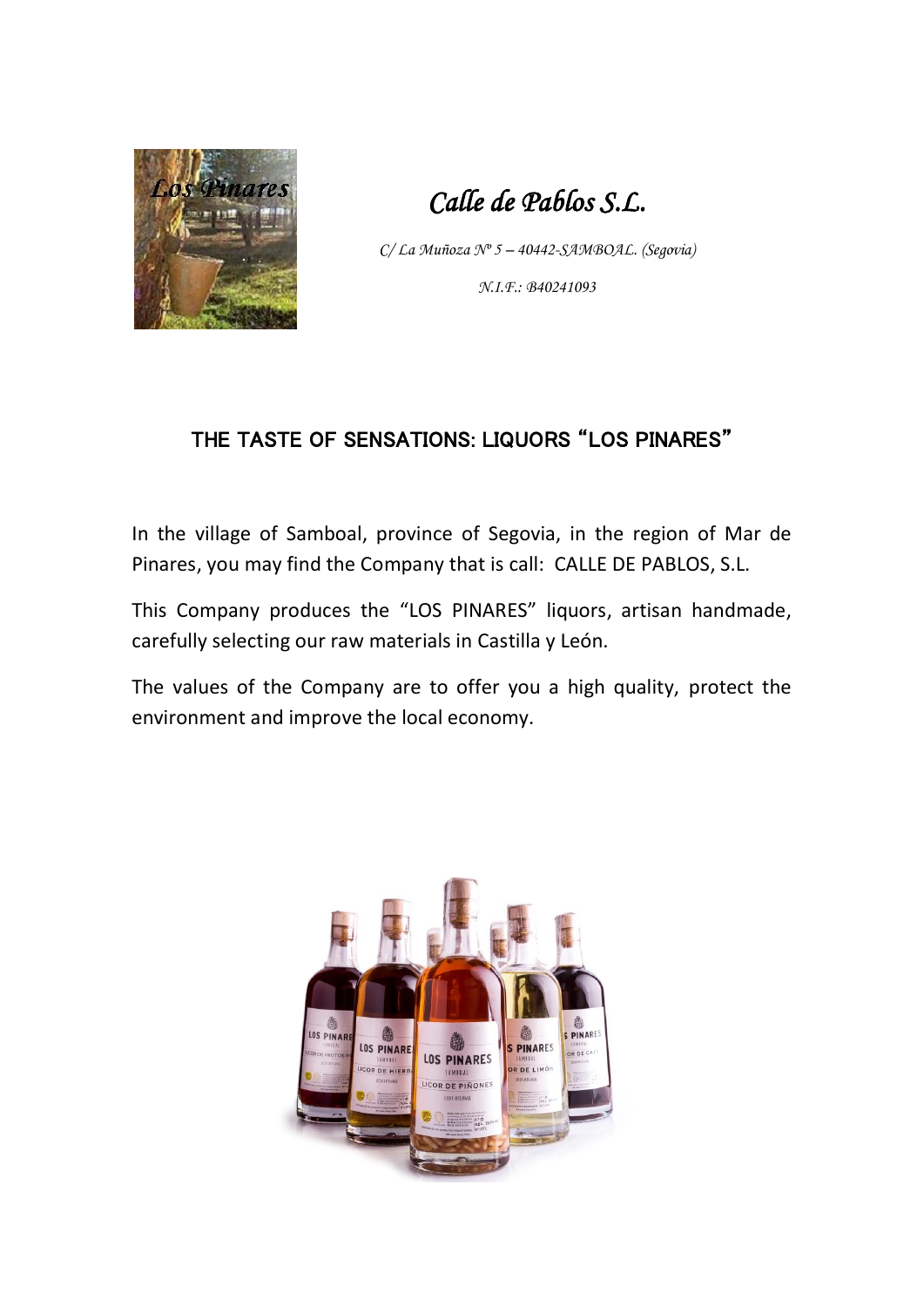

*Chocolate Cream*  Soft and warm.

Formats bottle: ½ L and 1 L 16,5 Degrees



*Figs Liqueor* 

Sophisticated, sweet, strong, intems aroma of fresh fig tree Formats bottle: ½ L and 1L 34 Degrees



## *Herbs Liqueor*

Predominates the smell of flavor of rosemary. Formats bottle: ½ L and 1L 30 Degrees



*Caffee Liqueor*

Sourronding flavor. Perfect combination with sweet desserts. Formats bottle: ½ L and 1 L 22, 5 Degrees



*Orange or Lemon Liqueor* 

Suggestive acid notes. Citric aromas. Formats bottle: ½ L and 1L 30 Degrees



# *Strawberry Liqueor*

Aromas of wilds strawberries Formats bottle: ½ L and 1L 19 Degrees